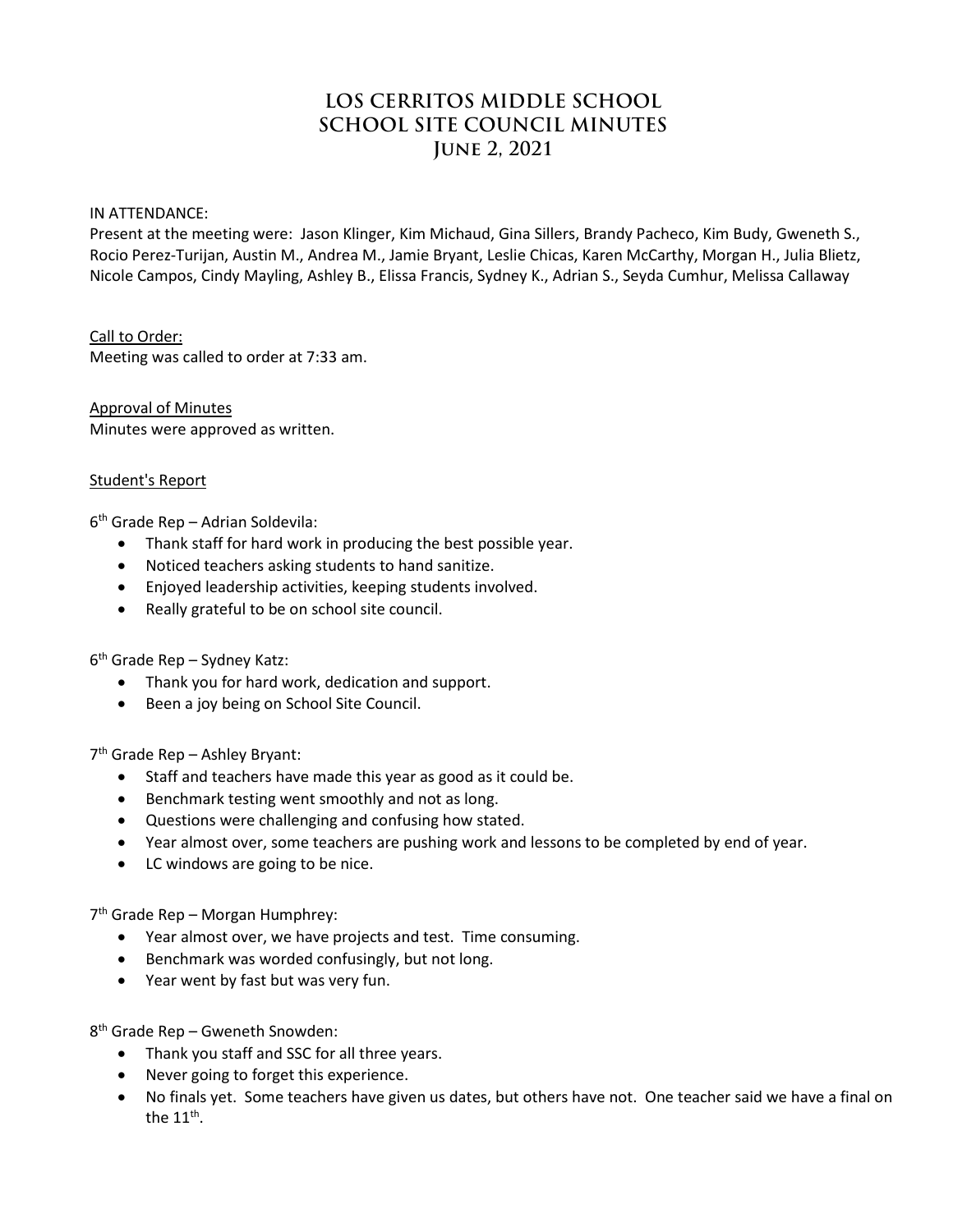8th Grade Rep – Austin Maziasz:

• Thank you to everyone. It's helped a lot with my public speaking.

## Counselor's Report – Karen McCarthy:

- Working on master schedule details.
- Still accepting petitions from students who wish to be in honors or accelerated classes but don't automatically qualify. Closes on June 7<sup>th</sup>. Check LC counseling website for petition.
- Meeting with kids as last push to help get grades up.
- Identifying students for summer school. 8<sup>th</sup> graders failing math and English.
- Identifying students for the Early back program.
- Reaching out to families about the Summer Camp BGG Club Finding activities for kids over the summer.
- Starting to ramp up for promotion.
- Working with families and students on social emotional issues.

## DAC Report – Cindy Mayling:

- Thank you everyone who put out extraordinary efforts this year.
- Last meeting on May  $11<sup>th</sup>$ . Did elections of the coming years' executive board.
- Equity Task Force passport presentation
	- o Focused on transformational change relative to groups of students that we serve. Ensure they have same kind of equity as other students. Focused on students with disabilities, English learners, LGBTQ students, and students with unstable housing. We have experts from community participating in task force: teachers, administrators working together. Presentation is on DAC website.

## SEDAC Report – Andrea Mettel:

- Special Olympics was held on 5/27 @ Newbury Park High School, was quite successful.
- SEDAC Celebration/Graduation Committee for Seniors:
	- o Hosting a Virtual Celebration to honor our High School Seniors and Exiting Post-Secondary Students held on June 4, 2021 at 5:00pm via Zoom.
- New name for Post-Secondary will now be called Conejo Oaks Academy.
- Independent Living Resource Center has many free services for people with disabilities. Sandy Krietzberg shared that there are free services for people who are Deaf and/or Hard of hearing (see fliers below)
- Extended School Year: reminder that students who were offered ESY can still sign up until 6/15/21. ESY will be 6/16-7/14.
- New executive team:
	- o Chair: Erin Bell
	- o Vice Chair: Allice Chou
	- o Parliamentarian: Cindy Liu
	- o Secretary: Rachael Brusseau
	- o Members at Large: Mandy Pollak, Lynda Karl, Carole Shelton, Lee Ann Holland, Michelle Halliwell, Denise Benic
- If anyone has questions about remote/virtual opportunities for 2021-2022, then please contact Dr. Miller [\(lamiller@conejousd.org\)](mailto:lamiller@conejousd.org)
- SEDAC 2021-2022 Calendar (see below) the first meeting is August  $24<sup>th</sup>$ , location announced later.
- If anyone is interested in becoming a SEDAC representative at a new site (ex: student is matriculating from middle school to high school), then please contact the principal at the new school site. Additionally, if you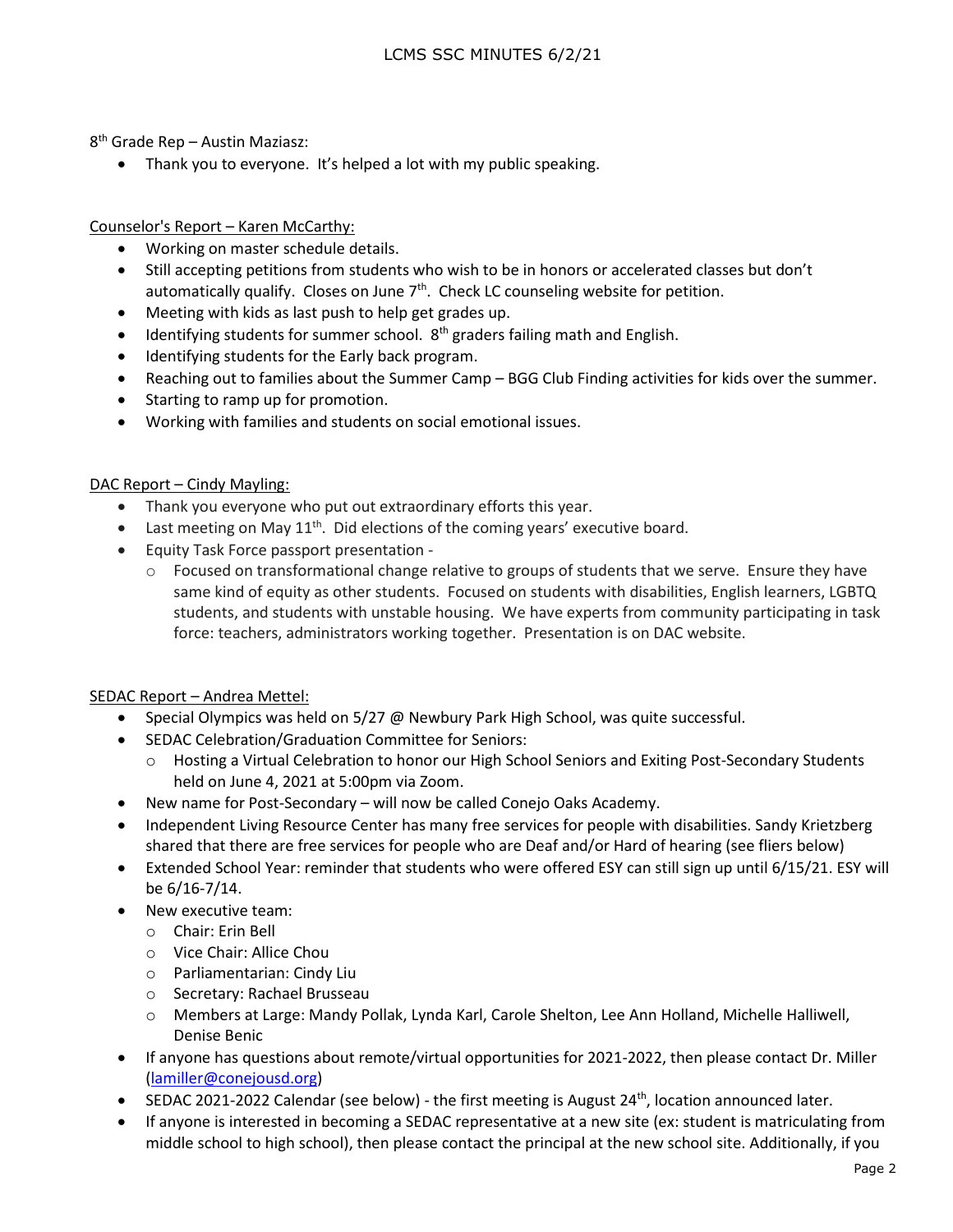# LCMS SSC MINUTES 6/2/21

are leaving a school site, then please support the old principal and site to find a new SEDAC representative so we have continuity. Our first meeting will be in AUGUST, earlier than previous years, so it's important to get reps slotted for next year.

• I also wanted to mention that for ALL CVUSD high school students, there is a dual enrollment program (6 week program this Summer) for Intro to Business, Intro to Sociology, and English Composition. Please reach out to Mr. Brian Mercer for questions [\(bmercer@conejousd.org\)](mailto:bmercer@conejousd.org).

## GATE Report – Julia Blietz:

- Had last meeting on May 7. Summary of the year.
- Issue came up about Instructional Quality Commission hearing on May  $19^{th}$ . Discussing the potential to eliminate access to advanced math opportunities for California students. Encouraging people to email the Instructional Qualify Commission about it to keep offering those opportunities to gifted students.
- Elected board for next year.
- If anyone knows any GATE parents who would like to move into my position, please have them reach out to Mr. Klinger or myself.

## ELAC/DELAC Report – Rocio Perez-Turijan:

- DELAC the last meeting was May 25th.
- Gary Bradbury talked about CDC provides vaccines for all people. You can visit the website CVUSD for view updates.
- Dr. Cesar Morales Superintendent of Ventura County Education talked about his job and he will be support to all districts.
- Presentation of Multilingual Parent Leadership.
- Dr. Lisa Miller talked about the updates for English Learners.
- Dr. Mark McLaughlin talked about the different surveys to complete. It's very important to send the answers.
- Farewell and closing by Dr. Debora Martinez.
- ELAC the last meeting was May 19th.
- There were 44 students recognized for ELD awards including those who have reclassified in-person.

## PSTA Report – Mellissa Callaway:

- Had last general meeting last night. Went over how we could provide food/snack for  $8<sup>th</sup>$  graders before promotion.
- Megan Turner Reflections excellent turnout to give awards to those students who participated.
- See some new faces who are joining us next year. Had to say goodbye to some important people.
- It has been wonderful to work with administration and staff. We love doing what we do.

## Boys & Girls Club Report – Leslie Chicas:

- Only been here a month and already feeling the love and support.
- We are open for summer filling up.
- Club continues to reach out for community needs.

#### Teacher Report – Kim Budy:

- Ms. Budy finishing up math lessons and getting ready for end of year exam.
- Thinking about classes next year and how to improve in getting students ready.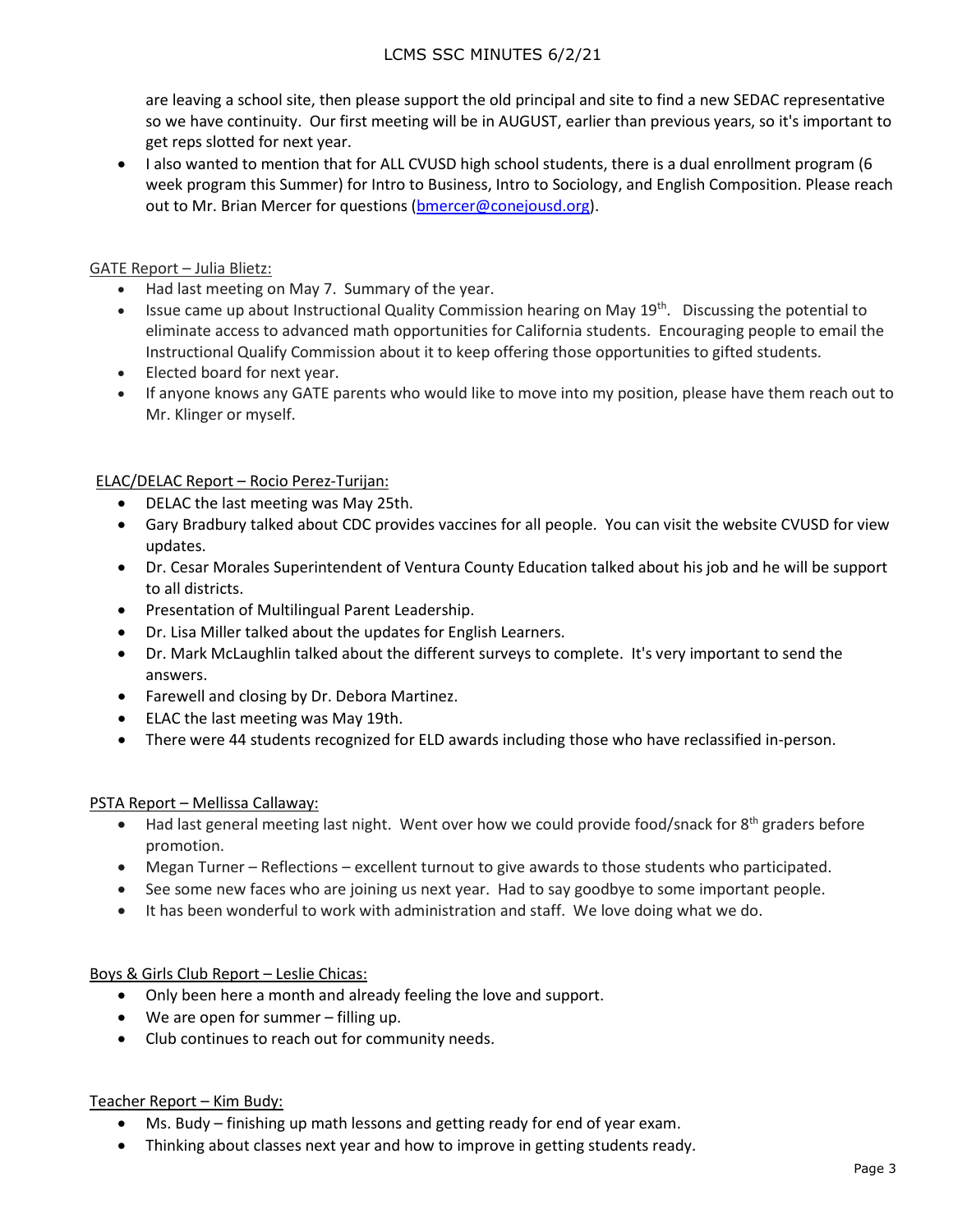# LCMS SSC MINUTES 6/2/21

- Career Wheel  $6<sup>th</sup>$  Grade electives changing up now offer quarter classes each teacher will teach two different electives. (Art, Leadership/Public Speaker, Tech, and World Cultures).
- Teachers will partner up with another teacher and plan together. Students will flip flop at end of each session.
- Every Tuesday will be teaching financial and future goals college, trade school, etc. and have organization skills.
- This summer teachers are making up curriculum.

## Principal's Report – Jason Klinger:

- Single School Plan The final data is not ready to be shared at this time.
	- o EADMS assessment waiting for results.
	- o All students are participating in Read Theory this year. Will have data on Friday.
	- $\circ$  Attendance data. A lot less absences since we were sanitizing and wearing a mask.
	- $\circ$  Discipline data very little discipline overall this year.
	- $\circ$  Trimester 3 grades will have that after June 14<sup>th</sup>.
	- $\circ$  Students will take the Math benchmark (6, 7 and 8) and will have that data later.
- Awards
	- $\circ$  Tiered award schedule 6<sup>th</sup> grades got less, 7<sup>th</sup> graders got more and 8<sup>th</sup> graders got the most. Teachers given discretion for honoring students.
	- $\circ$  Typically, we have English Language awards separate. Separate ELD awards.
	- $\circ$  ELD awards wanted students to feel special but students want to be with everyone else. Don't' view as a real award.
	- $\circ$  Move away from tier based and change to recognize students based on set criteria for academic awards.
	- $\circ$  Establish three categories of awards: academic excellence, reward growth and improvement, give an achievement award (under represented students).
- We have other ways to recognize students: Renaissance Reward Program (grades), Student of the Month (teacher discretion), Principal's Honor Roll (gpa over 3.5), Presidents Education Award (8th graders with 3.5 gpa for 3 years).
- Comments:
	- o Jamie love this!
	- $\circ$  Elissa love that you are acknowledging growth and improvement.
	- o Cindy loved the awards video and not do an in-person ceremony.
	- $\circ$  Andrea loved the video as well. Not sure if student likes the dress up and attend in person ceremony.
	- o Austin in-person was more fun for parents, and me but I know a lot of students who don't like to walk on stage and prefer the video.
	- $\circ$  Cindy do students even know why they are getting an award? I would prefer a phone call from teacher to tell me why my child won an award. In the past, my kids have no idea why they were chosen for an award. Some kids take away that they got an award because teacher likes them better.
	- $\circ$  Julia both my kids had mostly same classes one kids got most awards and the other got one or none. Think kids need to be aware of why they won or didn't win an award.
- Kim Michaud yearbook
	- $\circ$  Yearbooks are in, we have prelabeled every book with students' name who have ordered one. Delivered to 2<sup>nd</sup> period on Friday for both am and pm for students to take home. No sharing, no signing yearbooks on campus. Do have a waitlist of people who have called. We did not over order this year. No cash or check orders, all done online.
	- $\circ$  Remote students will be able to pick up from the office any time after June 4<sup>th</sup>.